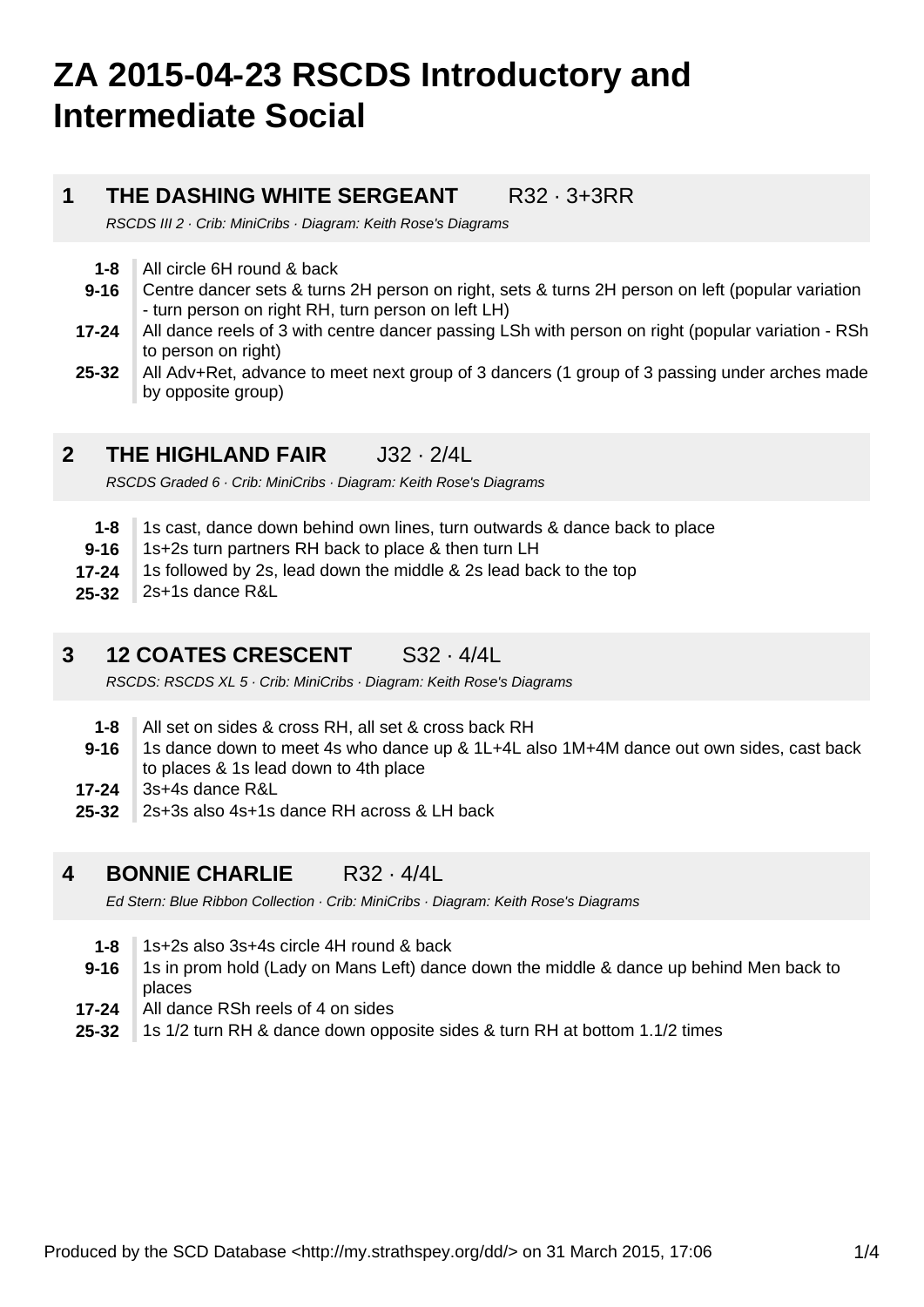### **5 PELORUS JACK** J32 · 3/4L

Barry Skelton: RSCDS XLI 1 · Crib: MiniCribs · Diagram: Keith Rose's Diagrams

- **1-8** 1s cross RH & cast 1 place, dance RH across with 3s & 1s end with Man facing his 1st corner with his partner behind him
- **9-16** 1s dance Alternating Tandem 1/2 reel of 3 with 1st corners, 1s dance Alternating Tandem 1/2 reel with 2nd corners
- **17-24** 1s dance Alternating Tandem 1/2 reels of 3 with Ladies 1st corner (pstn),1s dance Alternating Tandem 1/2 reel with Ladies 2nd corner (pstn)
- **25-32** 1M followed by partner dance into LH across with 2s, 1s retain LH & 1/2 turn to own sides & 2s+1s+3s set

### **6 THE FERRYBOAT** J32 · 1C

Carolyn Hunt: Let's All Dance · Crib: MiniCribs

- **1-8** All Men Adv+Ret & all circle left
- **9-16** All Ladies Adv+Ret & all circle right
- **17-24** All dance Grand Chain (pass partner RH to start) & face 5th person (new partner) joining both hands
- **25-32** All Slip-Step into centre (2 bars) & back, all turn new partners RH

#### **7 THE DREAM CATCHER** S96 · 4S

Eileen Orr: RSCDS XLV 9 · Crib: MiniCribs · Diagram: Keith Rose's Diagrams

- **1-8** All circle 8H round & back
- **9-16** 1s+3s dance the Swirl: Turn partner RH into Allemande hold & dance LSh round other couple 1/2 way, dance LH across & swirl to face side couples (BtoB with ptnr & Lady facing Man)
- **17-24** All dance reels of 4 across
- **25-32** All set & dancing couples dance out between side couples, cross & cast to change places RH with partner back into places
- **33-40** All set & advance with partners, retire diagonally with corners & set
- **41-48** 1L+4M dance R&L with 3L+2M (on diagonal)
- **49-56** 1M+2L dance R&L with 3M+4L (other diagonal)
- **57-64** All set with corners, Adv+Ret with partners & set
- **65-88** 2s & 4s repeat bars 9-32
- **89-96** All circle 8H round & back

### **8 ST ANDREW'S FAIR** J32 · 3/4L

Roy Goldring: RSCDS Leaflets 2014 43 · Crib: MiniCribs · Diagram: Keith Rose's Diagrams

- **1-8** 1s cross RH, cast 2 places, cross LH below 3s & cast up to 2nd place own sides
- **9-16** 2s+1s+3s 1/2 turn RH retain hands & all set (M face down & L up) 2L leads Ladies across & down own side **while** 3M leads Men across & up
- **17-24** 3s+1s+2s circle 6H round & back
- **25-32** 3s+1s+2s 1/2 turn LH retain hands & all set (M face up & L down) 2L leads Ladies across & up own side **while** 3M leads Men across & down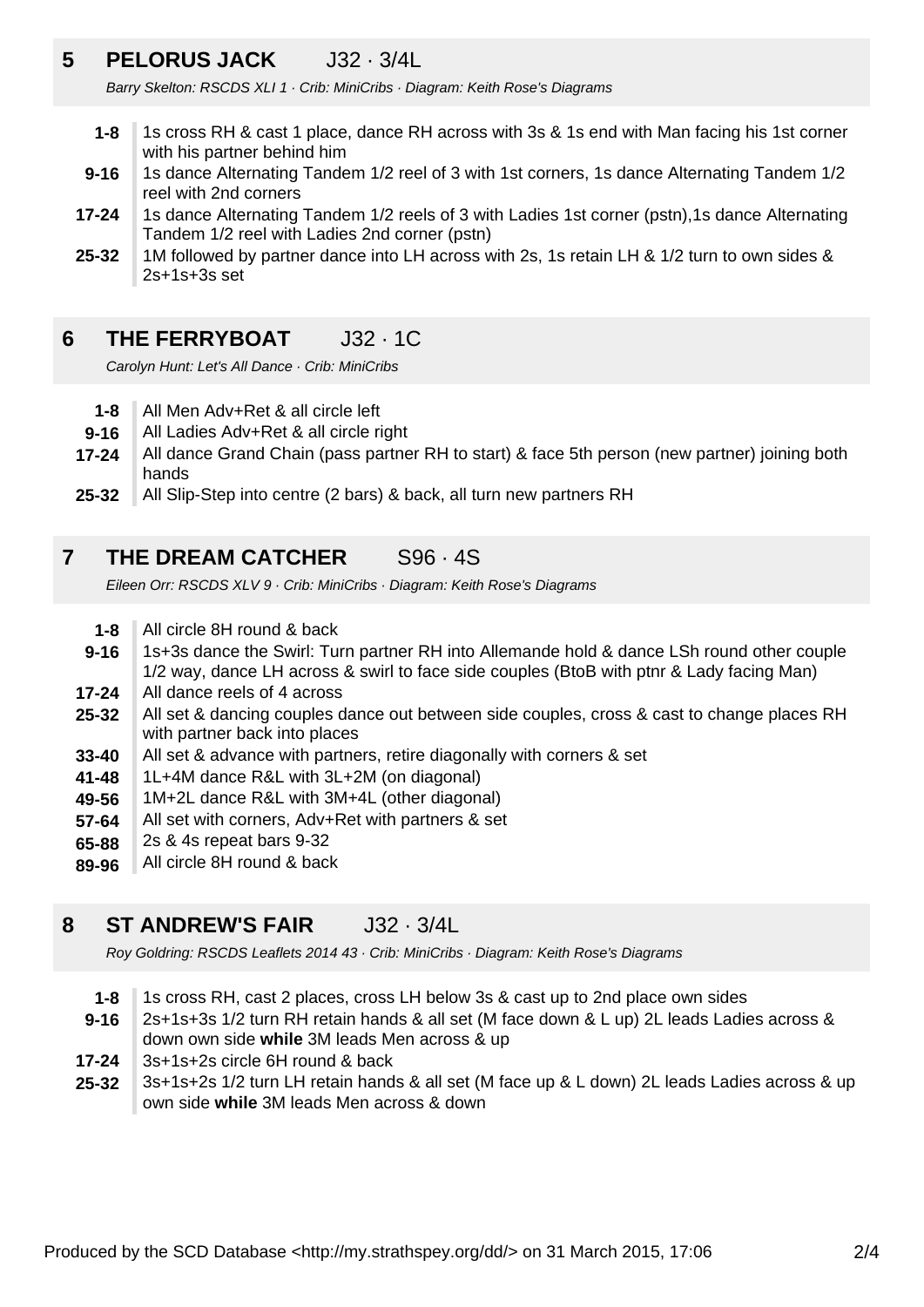### **9 GOTHENBURG'S WELCOME** J32 · 3/4L

Bobby Munro: RSCDS XXXVII 3 · Crib: MiniCribs · Diagram: Keith Rose's Diagrams

- **1-4** 1s cast 1 place & set advancing to 1st corner
- **17-24 5-16** 1s Dance to Each Corner & Set: **5- 6** 1s change places with 1st corners passing RSh & 1st corners pass RSh with a 1/4 turn to right in centre to face 2nd corners (as 2nd corners set), **7- 8** Original 1st crnrs change places with 2nd crnrs passing RSh & 2nd crnrs pass RSh with a 1/4 turn to right to face 1s in 3rd crnr (pstn) as 1s set **9-10** Original 2nd corners change places with 1s passing RSh & 1s pass RSh with a 1/4 turn to right to face 2nd corner (pstn) as orig 1st corners set **11-16** Repeat this Fig once more until 1s end in centre facing 3rd corner positions with 3s & 2s in 1st & 3rd places opposite sides 1s dance 1/2 diagonal Reel of 4 with 3rd corner & 1/2 diagonal Reel with 4th corners
- **25-32** 1s dance RH hands across (L with 2s & M with 3s) & 2s+1s+3s turn RH

#### **10 FROM THE BROOMIELAW** S32 · 4/4L

Anna Campbell Holden: TAC (Canada) Silver Annniversary Dances · Crib: MiniCribs · Diagram: Keith Rose's Diagrams

- **1-8** 1L+2M also 3L+4M change places RH, cast back to place passing behind partner, 1s+2s also 3s+4s circle 4H round to left
- **9-16** 1M+2L also 3M+4L repeat but change places LH & circle round to round to right
- **17-24** 1s lead down the middle for 4 steps, 1s followed by 4s+3s+2s dance up to top
- **25-32** 1s+4s+3s+2s dance Allemande

### **11 THE CRANBERRY TART J32 · 3/4L**

Terry Glasspool: Dances from the Seven Year Itch · Crib: MiniCribs · Diagram: Keith Rose's Diagrams

- **1-8** 1M sets & casts 1 place, sets & petronella turns between 3s facing up **while** 1L stands for 2 bars then sets, casts 1 place & sets
- **9-16** 1M sets in line with 3s & all 3 Adv+Ret then 1M advances to partner **while** 1L petronella turns between 2s & sets in line with 2s then all 3 Adv+Ret
- **17-24** 1L followed by partner dances reel of 3 across with 2s (RSh to 2L) to end in 2nd place own sides
- **25-32** 1s dance RSh reels of 3 on sides giving RSh to 3s

### **12 THE ABBOTSFORD LASSIES** R32 · 4S

Charles Inglis · Crib: MiniCribs

- **1-8** 1s+3s set & change places RH (up/down), dance clockwise round the outside of the set back to places (ending in partner's place).
- **9-16** 2s+4s repeat
- **17-24** 1L+2M & 3L+4M (taking nearer hands) Adv+Ret diagonally, 2L+3M & 4L+1M repeat
- **25-32** All circle 8H round & back ending with Men in original places with new partner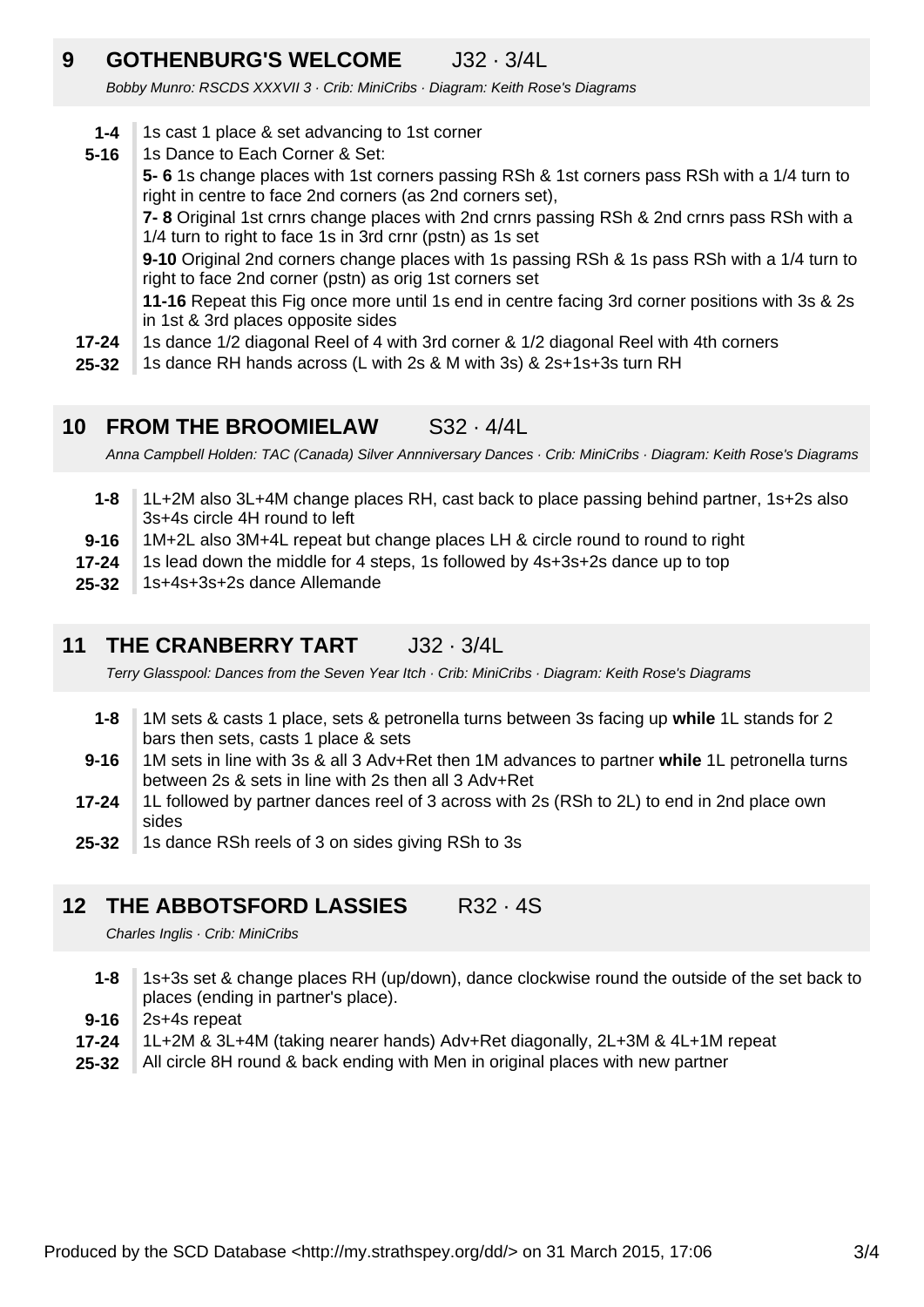### **13 THE BYRON STRATHSPEY** S32 · 3/3L

John Drewry: Deeside Book Part 2 · Crib: MiniCribs · Diagram: Keith Rose's Diagrams

- **1-8** All petronella turn into the centre & set to partner, turn 2H 1.1/4 times back to places
- **9-16** 1s+2L & 3s+2M dance RH across, 2s pass RSh & dance LH across with other couple
- **17-24** 2s in prom hold dance reel of 3 with 1s passing 1L RSh, end 2s in centre at top
- **25-32** 2s+1s+3s dance Allemande

#### **14 CATCH THE WIND** R32 · 3/4L

Romaine Butterfield: RSCDS XLV 5 · Crib: MiniCribs · Diagram: Keith Rose's Diagrams

- **1-8** 1s set, cast 1 place & dance 1/2 Fig of 8 round 2s
- **9-16** 1s set twice with 1L turning to face out, 1L followed by partner casts up & dances down the middle 1L to face 3M **while** 1M faces 2M
- **17-24** 1s RSh reels of 3 across (1M with 2s & 1L with 3s)
- **25-32** 1L followed by partner dances down cast up round 3M & crosses to end in 2nd place on own sides, 1s turn RH (4 bars)

### **15 MAIRI'S WEDDING** R40 · 3/4L

James B Cosh: A Guide to Scottish Country Dancing · Crib: MiniCribs · Diagram: Keith Rose's Diagrams

- **1-8** 1s turn RH & cast to 2nd place, 1s turn LH to face 1st corners
- **9-16** 1s dance 1/2 diagonal reel of 4 with 1st corners, 1s dance 1/2 diagonal reel with 2nd corners
- **17-24** 1s dance 1/2 diagonal reel with 3rd corner (pstns), 1/2 diagonal reel with 4th corner (pstns)
- **25-32** 1s dance reel of 3 across (Lady with 2s, Man with 3s - LSh to 1st corner)
- **33-40** 2s+1s+3s circle 6H round & back

### **16 THE CONVICT SHIP** R32 · 2RR

Maureen Burnham · Crib: Eric Ferguson's SCD Cribs

Cpl facing Cpl round the room, 1c facing cclw

- **1–** Circle4 and back
- **9–** 1W+2W turn RH ; 1M+2M Turn LH, finish with P in promhold, cpl facing cpl
- **17–** Pass other cpl Rsh | pass next cpl Lsh ; repeat Rsh | and Lsh and change to NHJ
- **25–** Pass next couple (2c makes arch, 1c under) | repeat (1c arch) ; repeat (2c arch) | repeat (1c arch) and face next cpl.